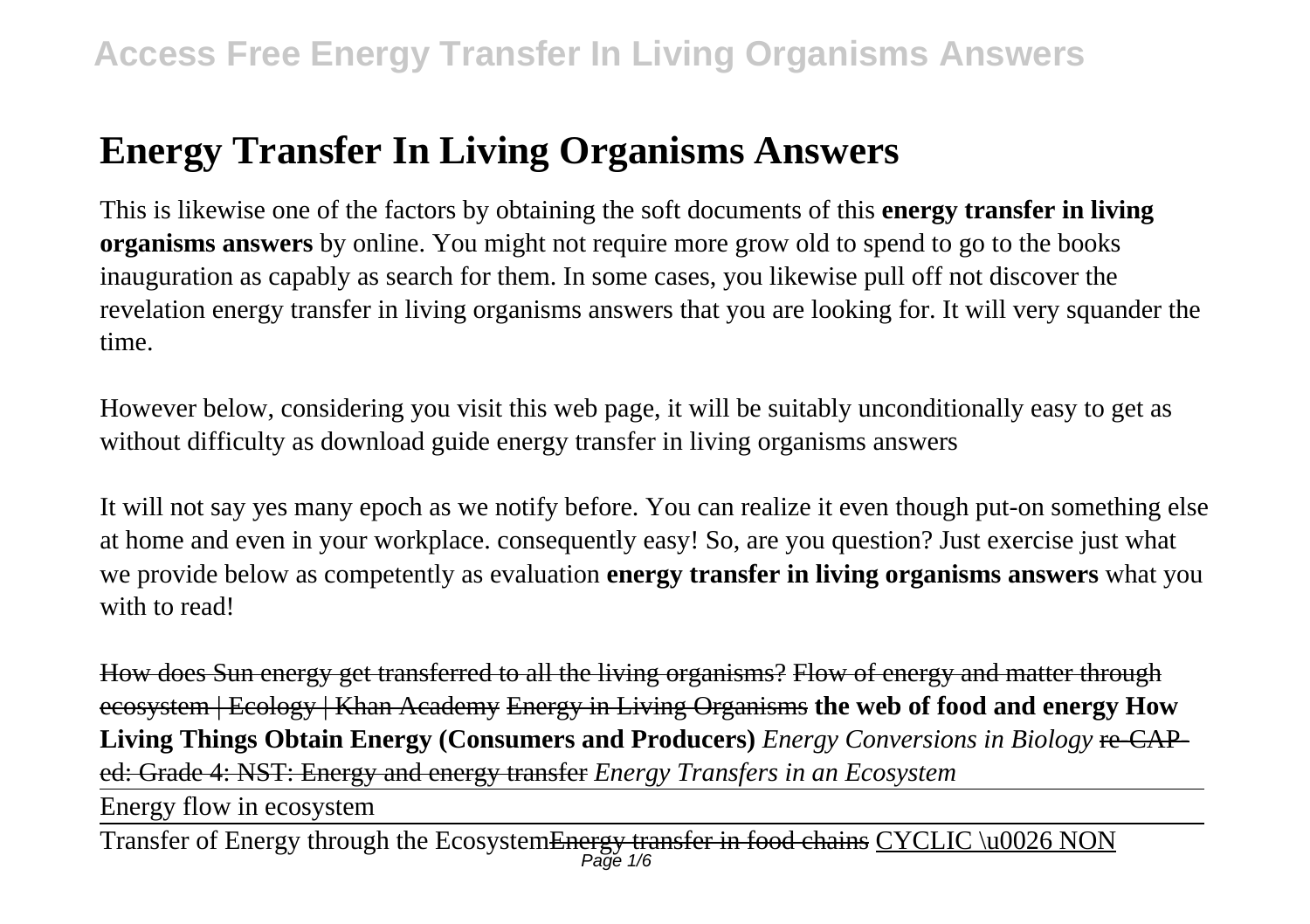## CYCLIC PHOSPHORYLATION (STD-11 || CHAP-13) Is energy always conserved? *AEROBIC vs ANAEROBIC DIFFERENCE* A guide to the energy of the Earth - Joshua M. Sneideman GCSE Physics -Conservation of Energy #4

Why do they not teach this PHYSICS: ENERGY TRANSFORMATION [ AboodyTV ]

Energy Transfer*Energy flow activity demonstration* How Do Plants 'MAKE' Energy? w/ Illustration *Biology: Cell Structure I Nucleus Medical Media* Energy transfer, Ecological pyramids and Biomagnification ATP \u0026 Respiration: Crash Course Biology #7 What is ATP? *Energy Transfer in Trophic Levels* Energy and Living Things: Why Do Living Things Need Energy? What is Food Web? | How energy flow through different Living organism? | Man and his Environment Living organism and Energy production *Food Chains for Kids: Food Webs, the Circle of Life, and the Flow of Energy - FreeSchool* Energy Transfer In Living Organisms

Energy Transfer in Living Organisms How does energy move through an organism? Why? The law of conservation of energy states that energy can be neither created nor destroyed; it can only be transferred to another form. In living things energy is transferred as organic matter (molecules of carbohy- drate, fats, starch, etc.).

## Energy Transfer In Living Organisms-nats [6nq8og19wpnw]

Organisms use sugar as a source of energy to do work. All living things require energy to do the work necessary for survival and reproduction. This is true for bacteria, plants, and animals. But...

## Energy and Life: The Transformation of Energy in Living ...

The law of conservation of energy states that energy can be neither created nor destroyed; it can only be Page 2/6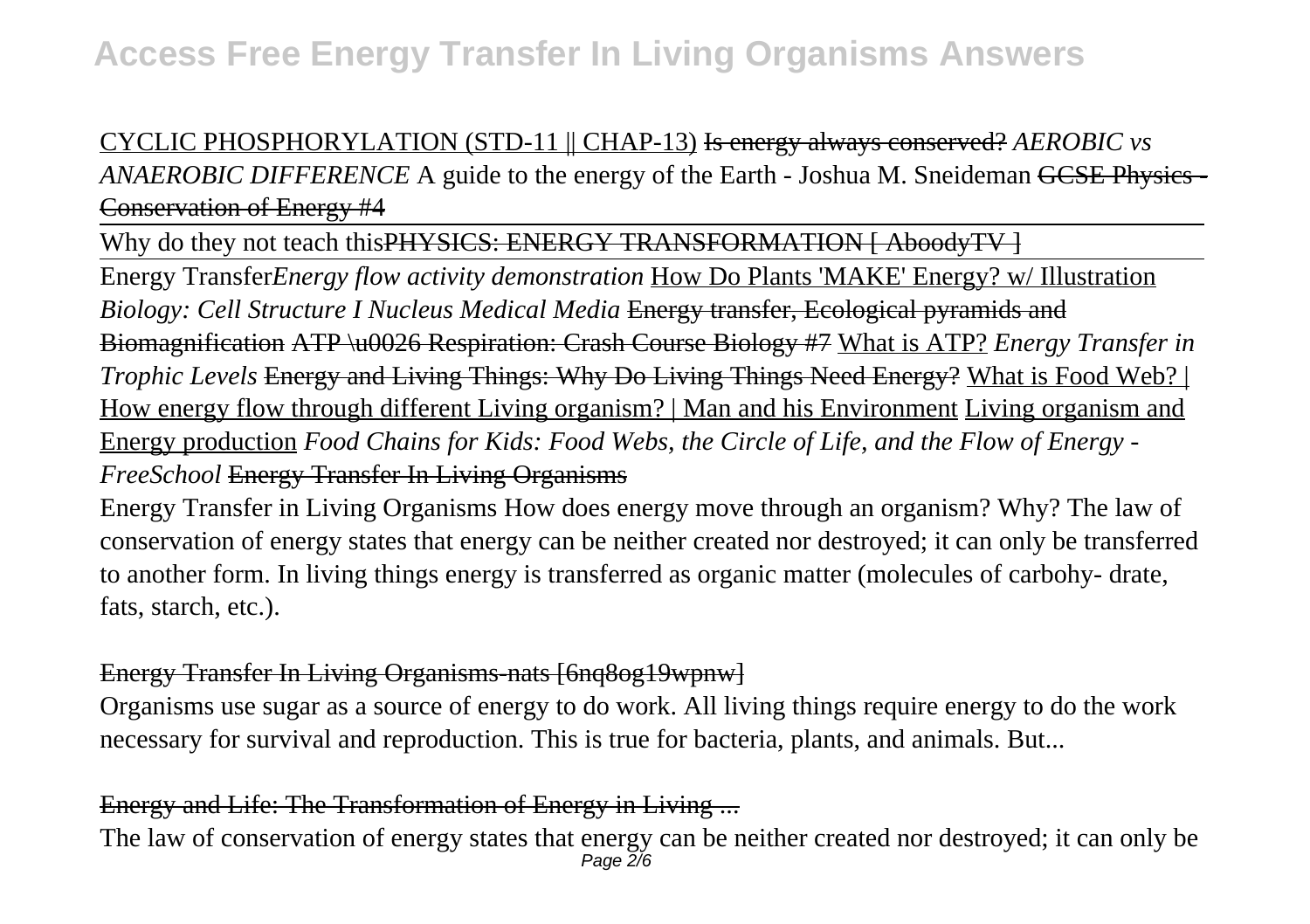transferred to another form. In living things energy is transferred as organic matter (molecules of carbohydrate, fats, starch, etc.).

## 25 energy transfer in living organisms-rennel burgos ...

The law of conservation of energy states that energy can be neither created nor destroyed; it can only be transferred to another form. In living things energy is transferred as organic matter (molecules of carbohydrate, fats, starch, etc.).

## 319685309-25-energy-transfer-in-living-organisms-rennel ...

Energy Transfer in Living Organisms How does energy move through an organism? Why? The law of conservation of energy states that energy can be neither created nor destroyed; it can only be transferred to another form. In living things energy is transferred as organic matter (molecules of carbohy- drate, fats, starch, etc.).

## 25\_Energy\_Transfer\_in\_Living\_Organisms-S - Energy Transfer ...

The law of conservation of energy states that energy can be neither created nor destroyed; it can only. be transferred to another form. In living things energy is transferred as organic matter (molecules of. carbohy- drate, fats, starch, etc.). But does an organism use all of the energy that is provided by the.

## energy transfer in living organisms-nats | Carbon Dioxide ...

All living organisms depend on continuous transfers of energy; they require energy to allow certain processes in the body to occur, such as active transport, DNA replication, cell division, protein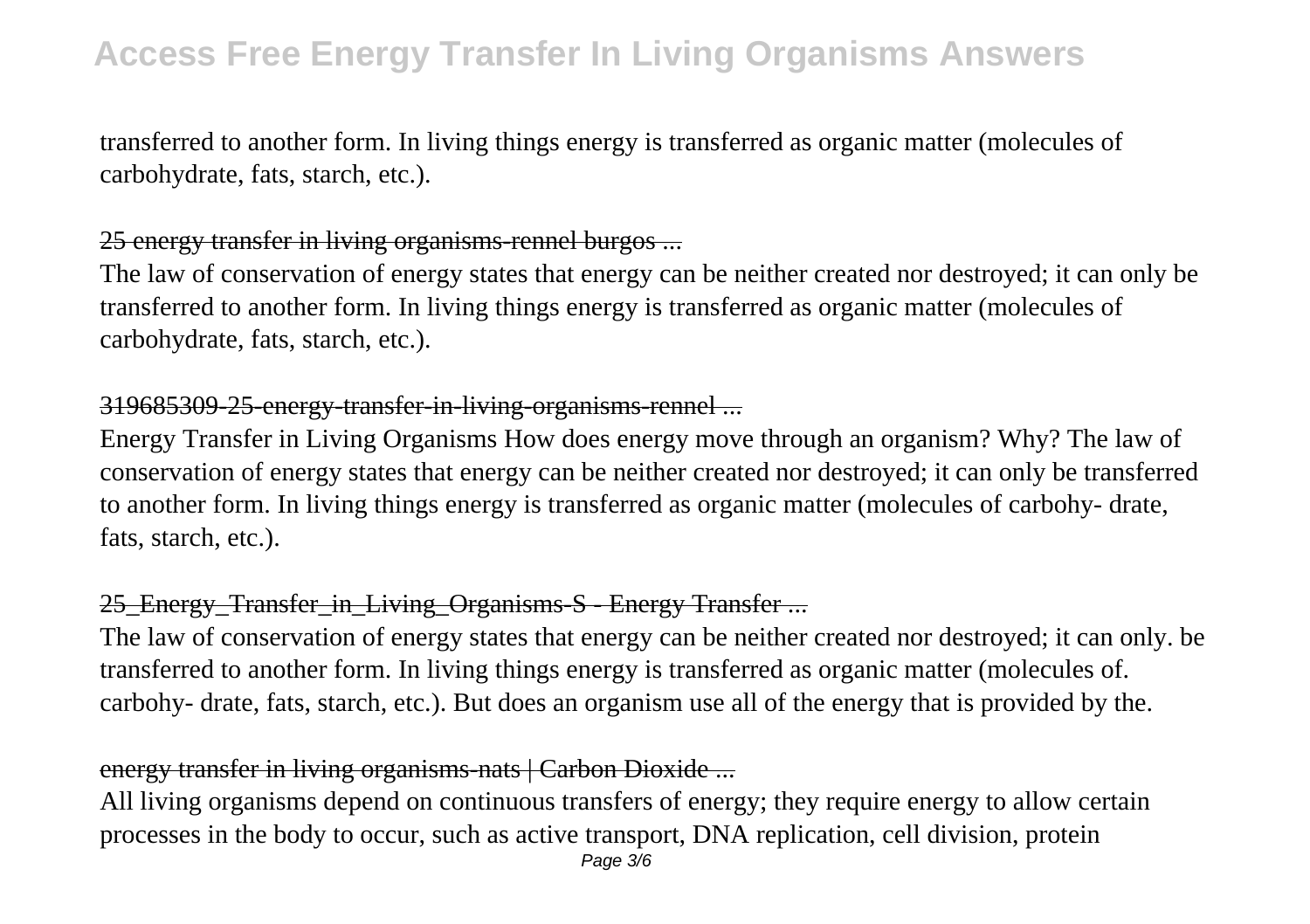synthesis, muscle contraction, homeostasis, etc. These are important so that organisms can continue to survive.

### Energy Transfers Which Take Place in Living Organisms ...

Energy transfer in and between organisms. Within the food chain energy can be passed and transferred from one organism to another. Whilst mammals get their energy sources from food – whether this be eating other animals or eating vegetation; plants get their energy from photosynthesis.

### Energy transfer in and between organisms - Gojimo

POGIL - Energy Transfer in Living Organisms Hour 2. Mr. Jeremy Mohn ...

#### POGIL - Energy Transfer in Living Organisms

A simple, sequential explanation of energy transfer between different organisms when one consumes the other is a(n) \_\_\_\_\_. ... The process during which cells of the body harness energy from food consumed by a living organism is \_\_\_\_\_. consumers. Organisms that acquire energy by eating other organisms are  $\cdots$  ...

#### Environmental Science Ch. 6 Flashcards | Quizlet

TN-06-Sciencehttp://inpeth.com/concept/5IWzz\_kAOrI4Rk5nusmBfF7Vh\_4GrMMWabEV3gw5fYc59 JpShYwEAFR1\_PyqhpQGWe have already learnt that plants are the producers o...

How does Sun energy get transferred to all the living ... Page 4/6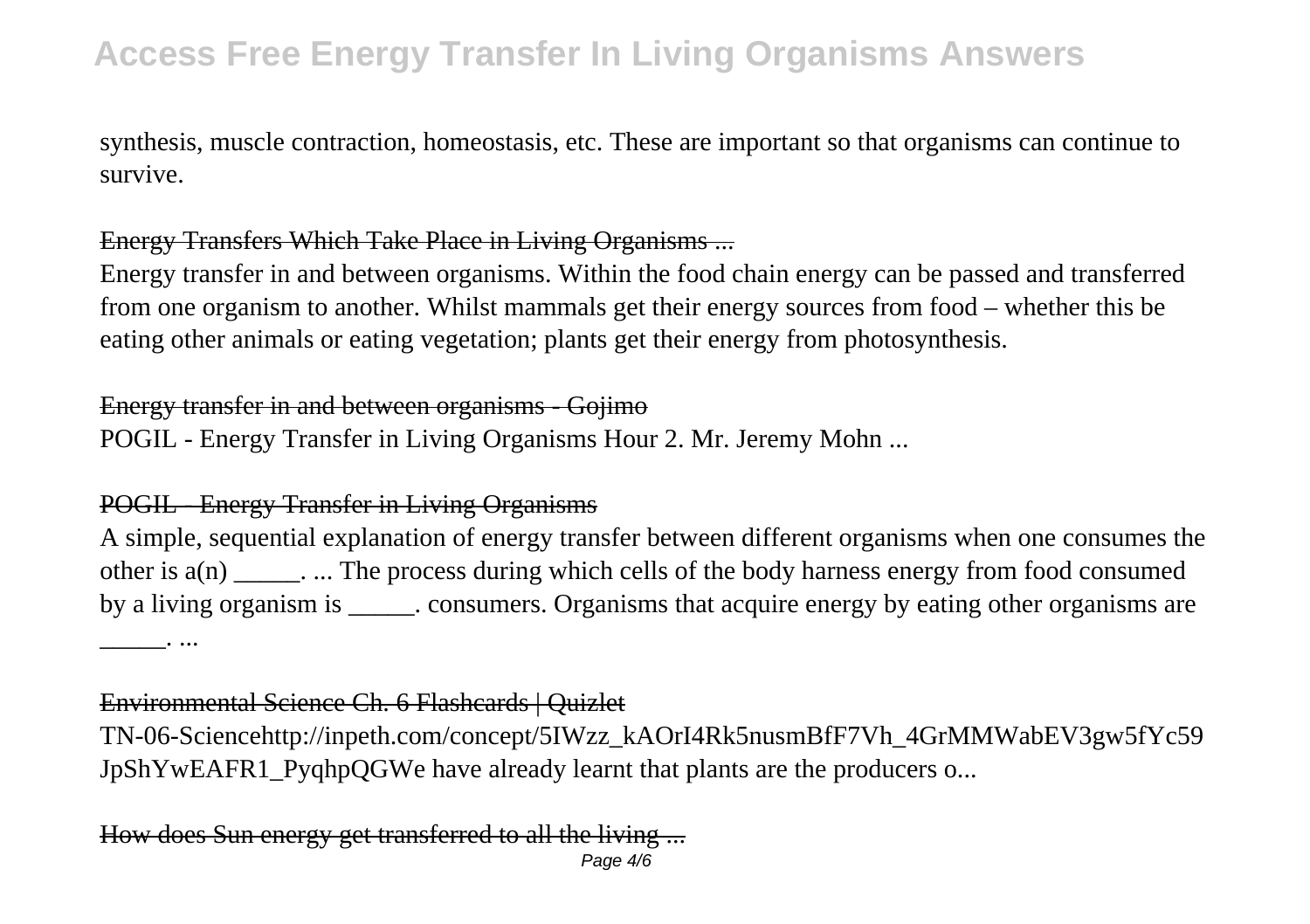Living organisms must take in energy via food, nutrients, or sunlight in order to carry out cellular processes. The transport, synthesis, and breakdown of nutrients and molecules in a cell require the use of energy.

### Energy and Metabolism | Boundless Biology

Humans and every other living organisms owe their contrinued existence to photosyntheis. All energy we rely on (food/fuel) has been captured from sunlight by plants PHS also prodcues the o2 we breathe by releasing it from plants

## Topic 5 : Energy transfer in and between organisms ...

transfer of energy is among organisms in an ecosystem. Introduction (page 67) 1. What is at the core of every organism's interaction with the environment? At the core is its need for energy to...

## Answers to 3-2 Biology - Google Docs

The law of conservation of energystates that energy can be neither created nor destroyed; it can only be transferred to another form. In living things energy is transferred as organic matter (molecules of carbohy- drate, fats, starch, etc.).

## Energy Transfer in Living Organisms - Weebly

The law of conservation of energystates that energy can be neither created nor destroyed; it can only be transferred to another form. In living things energy is transferred as organic matter (molecules of carbohy- drate, fats, starch, etc.). But does an organism use all of the energy that is provided by the